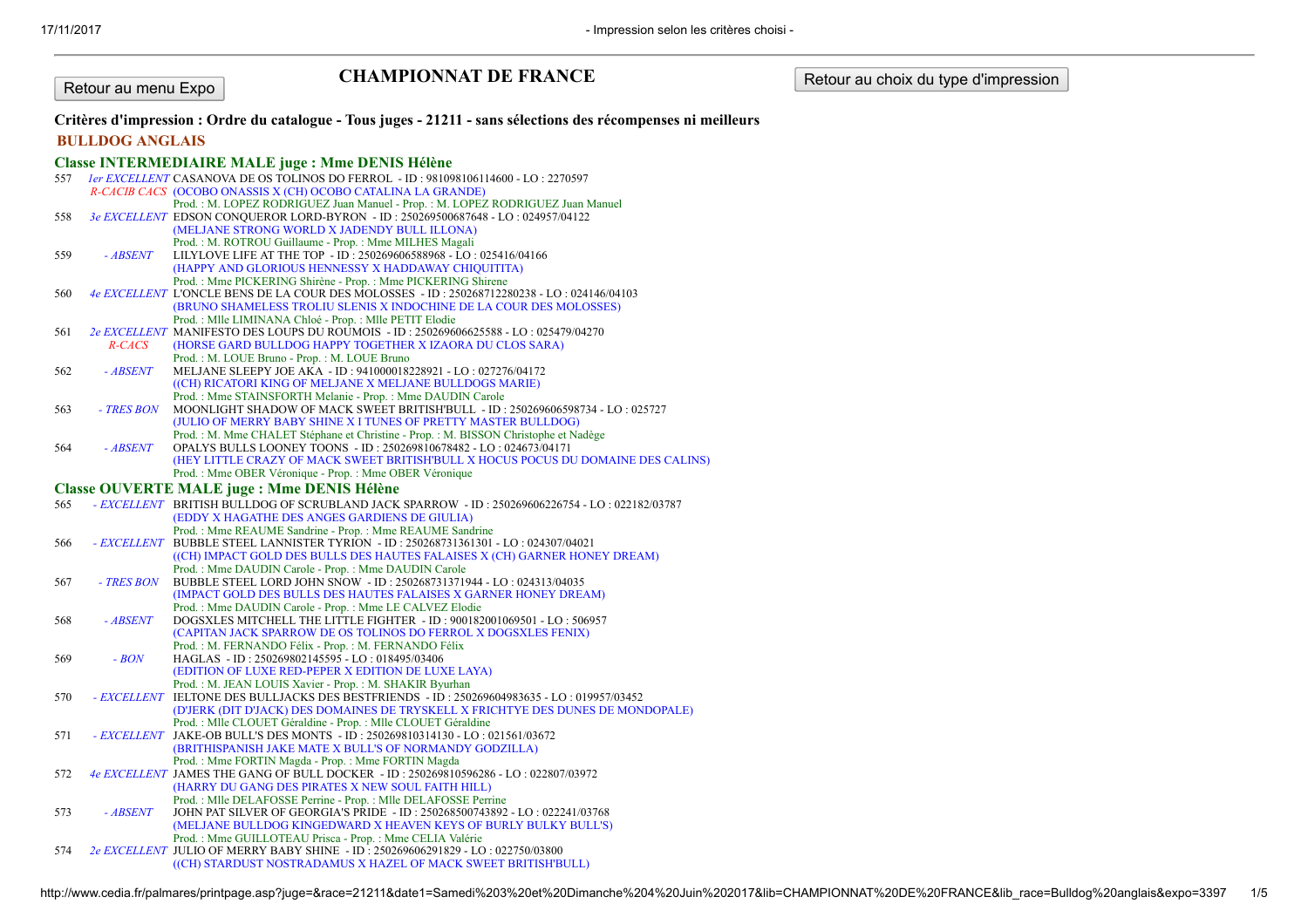| 17/11/2017 |            | - Impression selon les critèr                                                                                                                                                                                                                                                           |
|------------|------------|-----------------------------------------------------------------------------------------------------------------------------------------------------------------------------------------------------------------------------------------------------------------------------------------|
| 575        |            | Prod. : Mme SANNIER Brigitte - Prop. : M. Mme CHALET Stéphane et Christine<br>- EXCELLENT L.A.INK DES ROXA LINA - ID: 250269810613700 - LO: 023352/04098<br>((CH) ROYALFLUSH OF ROXA-LINA X MY DREAM IMMORTALITY SEXY BULLY)                                                            |
| 576        | - ABSENT   | Prod.: Mlle TOUTAIN Virginie - Prop.: Mlle TOUTAIN Virginie<br>LEMON DU DOMAINE DECATELINE - ID: 250269606383525 - LO: 024035                                                                                                                                                           |
|            |            | (YODA DUDA KARAKONDJOL X STYLE BULLET QUINTESSA)<br>Prod.: Mme BARRIONUEVO Linda - Prop.: Mlle ANILLO Aurélie                                                                                                                                                                           |
| 577        |            | - EXCELLENT LORD LEON DES TERRES D'ALFORIE - ID : 250268719000373 - LO : 023016/03961<br>(TOD'S BULLDOGS GENGIS KHAN X HONG KONG SUGAR DES TERRES D'ALFORIE)                                                                                                                            |
| 578        |            | Prod.: Mlle HAMEAU Juliette - Prop.: Mlle CHEVANCE Gwénaëlle<br>3e EXCELLENT LUCKY SPOT TAN'REI BULLS - ID: 250268712299275 - LO: 024575/03973<br>(SHIPSHAPE BEYOND SUSPICION OCOBO X UNBREAK A BULL MYSTIC)                                                                            |
| 579        |            | Prod.: M. Mme CECCHINI William et Sabine - Prop.: Mlle GOUGEON Gwenola<br><i>ler EXCELLENT LUVIPRIDE KERRY KING - ID: 380260002294687 - LO: 15/75074</i>                                                                                                                                |
|            |            | (JAMINIC REVOLUTION X LUVIPRIDE YOKO)<br>Prod.: Mme TROTTA Lucia - Prop.: Mme ROMANI Cristina                                                                                                                                                                                           |
| 580        |            | - EXCELLENT MONTEREY DIAMAND BEST ABSOLUTE - ID : ADM 7502 - LO : 024530/03833<br>(MIKANTRIBE POWER OF LOVE ROI X MONTEREY DIAMAND FABBI)                                                                                                                                               |
| 581        | - ABSENT   | Prod.: Mme AUSHEVA.DEGUNINSKAYA S. - Prop.: Mme BOUTIN Yseult<br>PERFECT SCREAM TAURINO - ID: 939000010705348 - LO: 369/14<br>(GARCEL BULL CONSTANTINE X SOTAKAL ETNA)                                                                                                                  |
|            |            | Prod.: Mme SZABO Melinda - Prop.: M. SCULO Pascal<br><b>Classe CHAMPION MALE juge: Mme DENIS Hélène</b>                                                                                                                                                                                 |
| 582        |            | 1er EXCELLENT HAPPY AND GLORIOUS HENNESSY Meilleur de Race - ID: 191100000696619 - LO: 10665 EBD                                                                                                                                                                                        |
|            | CACIB      | (NOBOZZ KING KONG X (CH) NOBOZZ MILLION DOLLAR BABY)                                                                                                                                                                                                                                    |
| 583        | $-$ ABSENT | Prod.: M. MILATIC Nikola - Prop.: Mme PICKERING Shirene<br>JOELEE IRISH LEGEND OF MERVANDER - ID: 966000100170042 - LO: ZA000728C12<br>((CH) BABBY'S WANNA BE STARTIN' SOMETHIN' OF SURF CITY X JOELEE SHE'S ELECTRIC)                                                                  |
| 584        |            | Prod.: M. Mme MC GREEVY - Prop.: M. BERTON Christophe<br>2e EXCELLENT JUST PERFECT JUNIOR DE KALINKA DES ROCHES BLANCHES - ID: 250268711149898 - LO: 021711/04072<br>(EMIR DE KALINKA DES ROCHES BLANCHES X FAMILY AFFAIR DE KALINKA DES ROCHES BLANCHES)                               |
|            |            | Prod.: Mlle PARCHINA Marina - Prop.: M. CARUANA Alexandre                                                                                                                                                                                                                               |
|            |            | <b>Classe JEUNE MALE juge : Mme DENIS Hélène</b>                                                                                                                                                                                                                                        |
| 585        |            | 2e EXCELLENT DEN DE OS TOLINOS DO FERROL - ID: 981098106312521 - LO: 2308408<br>((CH) MYSTYLE COUNT ANTHONY X (CH) OCOBO CATALINA LA GRANDE)<br>Prod.: M. LOPEZ RODRIGUEZ Juan Manuel - Prop.: M. LOPEZ RODRIGUEZ Juan Manuel                                                           |
| 586        |            | 4e EXCELLENT GWENPICK MAURICE - ID: 250268501027840 - LO: 026065/04284<br>(CLERKENWELL GUNTHER X GARNER GLORIA DREAM)                                                                                                                                                                   |
| 587        | - ABSENT   | Prod.: Mlle GOUGEON Gwénola - Prop.: Mme FLORES Sandrine<br>GWENPICK MINI-BULL-DEUX-GUM - ID: 250268501027673 - LO: 026064/04298<br>(CLERKENWELL GUNTHER X GARNER GLORIA DREAM)                                                                                                         |
| 588        |            | Prod.: Mille GOUGEON Gwénola - Prop.: Mme M. LAPORTE Rosemary et Yann<br>1er EXCELLENT LILYLOVE MIDNIGHT COWBOY Meilleur Jeune - ID: 250269606655998 - LO: 026190/04271<br>((CH) HAPPY AND GLORIOUS HENNESSY X (CH) NOBOZZ CROUCHING TIGER)                                             |
| 589        |            | Prod.: Mme PICKERING Shirène - Prop.: Mme PICKERING Shirene<br>- EXCELLENT MAX DU PARFUM DES LAVANDES - ID: 250268500973686                                                                                                                                                             |
| 590        |            | (DIABOLO D'ICI ET D'AILLEURS X IVETTE DU PARFUM DES LAVANDES)<br>Prod.: Mme MORTIER Marie-Christine - Prop.: Mme LOUBRY Cassandre<br>- <i>EXCELLENT</i> MAXIMUS DES BULLY DU MORDOR - ID : 250268601054760 - LO : 026133/04222<br>(IRISH DES BULLY DU MORDOR X IMPRESSIVE BULL KRISTAL) |
| 591        | - TRES BON | Prod.: M. Mme DAMIENS Fabrice et Laurence - Prop.: M. MARCUZZO Damien<br>MIDNIGHT DES LOUPS DU ROUMOIS - ID : 250269606630358 - LO : 025481<br>(HORSE GARD BULLDOG HAPPY TOGETHER X IZAORA DU CLOS SARA)                                                                                |
|            |            | Prod.: M. LOUE Bruno - Prop.: M. LOUE Bruno                                                                                                                                                                                                                                             |

592 *3e EXCELLENT* PUNKER BABYNOU BULL - ID : 981100004056215 - LO : 1174991 ((CH) SEBEYAN WILSON OCOBO X MAMBA-MOON BULL DES CHANDELAINES) Prod. : Mme CEZAR Ingrid - Prop. : Mme CEZAR Ingrid

#### Classe PUPPY MALE juge : Mme DENIS Hélène

593 *- TRES PROMETTEUR* (SEALAVILLE HE'S ARCHIE X UNBREAK A BULL NEW WAVE) MAGIC SEVEN TAN'REI BULLS - ID : 250268712526896 - LO : 027201 Prod. : M. Mme CECCHINI William et Sabine - Prop. : Mme BASAURI FLORES--THYBERT Marie

#### Classe INTERMEDIAIRE FEMELLES juge : Mme DENIS Hélène

594 *2e EXCELLENT* BULLBUZZER OLYMPE - ID : 972273000342106 - LO : 1161556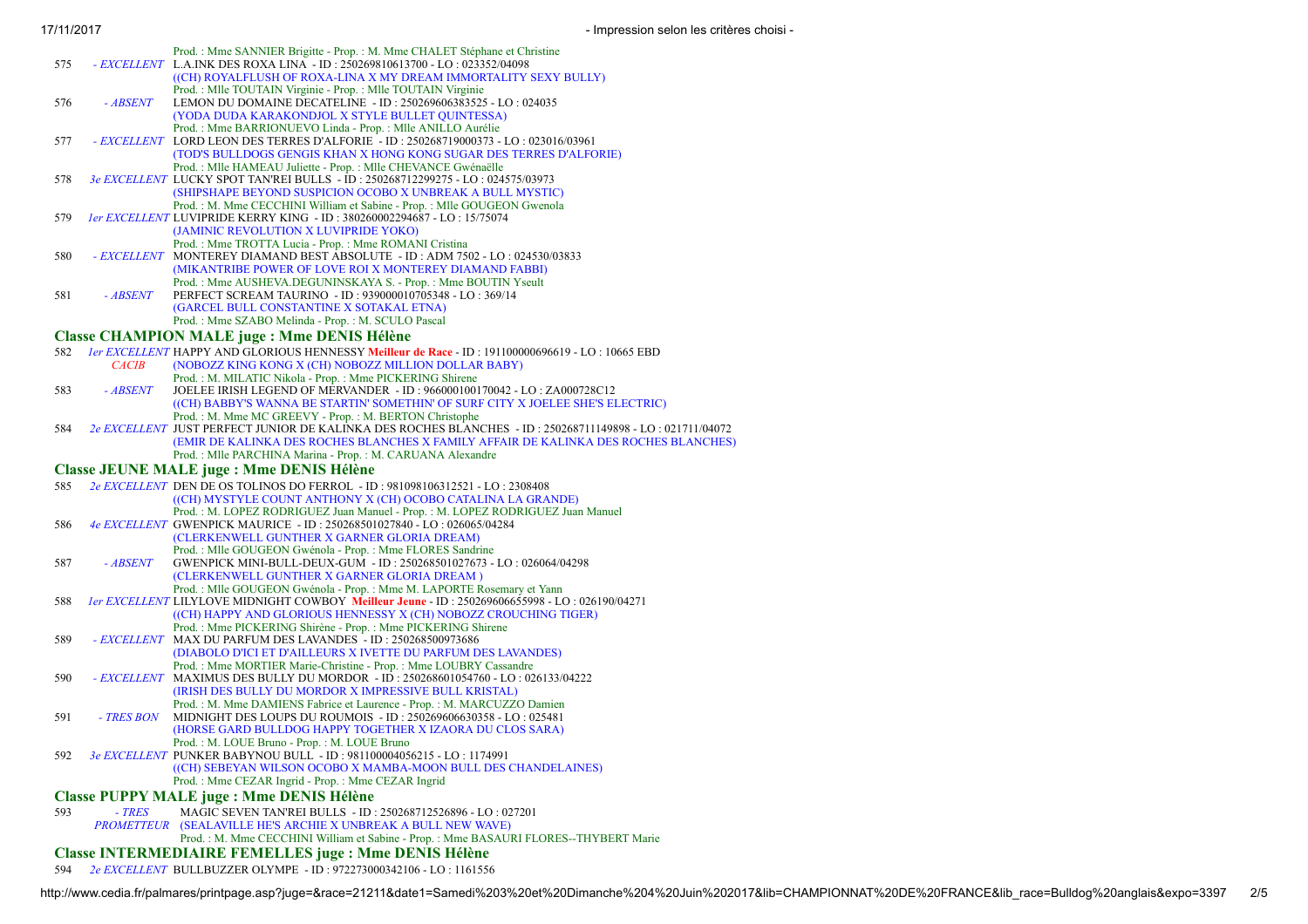|     |            | R-CACIB R-CACS(BULLBUZZER LEWIS X UNBREAK A BULL LTLPRINCES)                                                                                              |
|-----|------------|-----------------------------------------------------------------------------------------------------------------------------------------------------------|
|     |            | Prod.: M. CATRY-VANDE MEIRSSCHE Michel - Prop.: M. VANSTIPPEN Fabien                                                                                      |
| 595 |            | - <i>EXCELLENT</i> ILERDA BULLS ZTAR FANTASIA - ID : 981098106116953 - LO : 2309191                                                                       |
|     |            | ((CH) RICATORI KING OF MELJANE X BULLTATA PEGIE)                                                                                                          |
|     |            | Prod.: M. Mme MIRO David / ZTAR Grace - Prop.: M. Mme OLIVET Julien et Donia                                                                              |
| 596 |            | - EXCELLENT LA GRAN EVITA PERON DE OS TOLINOS DO FERROL - ID : 900182000959604 - LO : 524796                                                              |
|     |            | (OCOBO ONASSIS X OCOBO CATALINA A GRANDE)                                                                                                                 |
|     |            | Prod.: M. LOPEZ RODRIGUEZ Juan Manuel - Prop.: M. FERNANDO Félix                                                                                          |
| 597 | - ABSENT   | LAY LADY LAY LILYLOVE - ID: 250269606625560 - LO: 025420                                                                                                  |
|     |            | ((CH) HAPPY AND GLORIOUS HENNESSY X HADDAWAY CHIQUITITA)                                                                                                  |
|     |            | Prod.: Mme PICKERING Shirene - Prop.: Mmes PICKERING Shirene / WATKINS Lorraine                                                                           |
| 598 |            | 3e EXCELLENT  LILI LA TIGRESSE DES CROQU'N BULLS  - ID : 250269606547542 - LO : 024466/06181                                                              |
|     |            | (IKE DWIGHT DES CROQU'N BULLS X IMPRESSIVE BULL MILADY)                                                                                                   |
|     |            | Prod.: M. Mme VOLEAU Thierry et Nathanaëlle - Prop.: Mlle DELAFOSSE Perrine                                                                               |
| 599 |            | 4e EXCELLENT LILYLOVE LITTLE TOKYO - ID: 250269606626461 - LO: 025419/06315                                                                               |
|     |            | (HAPPY AND GLORIOUS HENNESSY X HADDAWAY CHIQUITITA)<br>Prod.: Mme PICKERING Shirene - Prop.: Mme DEISS Céline                                             |
| 600 |            | - EXCELLENT LISA OF NAUGHTY BULL'S - ID: 250268601054704 - LO: 024202/06151                                                                               |
|     |            | (SEBYAN WILSON OCOBO X LYVANBULL'S HADEL)                                                                                                                 |
|     |            | Prod.: Mme M. GIRAUD Carole et Christophe - Prop.: M. GUILLON Johan                                                                                       |
| 601 |            | - EXCELLENT MADEMOISELLE COCO DES LOUPS DU ROUMOIS - ID : 250269606622624 - LO : 025483                                                                   |
|     |            | (HORSE GARD BULLDOG HAPPY TOGETHER X IZAORA DU CLOS SARA)                                                                                                 |
|     |            | Prod.: M. LOUE Bruno - Prop.: M. LOUE Bruno                                                                                                               |
| 602 |            | <i>ler EXCELLENT</i> MAJESTY BULL LIBERTY ROSE <b>Meilleur du sexe opposé</b> - ID : 250268731480765 - LO : 024613/06332                                  |
|     |            | CACIB CACS (BILDAW ALFIE MOON X IMPRESSIVE BULL LUCY)                                                                                                     |
|     |            | Prod. : Mlle GALLAIS Anne-Sophie - Prop. : Mme M. BOIN Hélène et Christian                                                                                |
| 603 |            | - EXCELLENT MIRACLE FOREVER DES LOUPS DU ROUMOIS - ID : 250269606624835 - LO : 025485/06355                                                               |
|     |            | (HORSE GARD BULLDOG HAPPY TOGETHER X IZAORA DU CLOS SARA)                                                                                                 |
|     |            | Prod.: M. LOUE Bruno - Prop.: Mile BENESTREAU Audrey                                                                                                      |
| 604 |            | - EXCELLENT NEW SOUL LALECEPAPARTIR - ID: 250269802635721 - LO: 024850/06199                                                                              |
|     |            | (NEW SOUL INSIDE MAN X NEW SOUL FOPALAGARDER)                                                                                                             |
|     |            | Prod.: M. Mile DUFRESNE Guillaume / LANCESSEUR Rachel - Prop.: M. Mile DUFRESNE Guillaume / LANCESSEUR Rachel                                             |
| 605 |            | - <i>EXCELLENT</i> OUPS BULLBUZZER - ID: 972273000342823 - LO: 1161557                                                                                    |
|     |            | ((CH) LEWIS BULLBUZZER X UNBREAK A BULL LITTLEPRINCESS)                                                                                                   |
| 606 |            | Prod.: M. CATRY VANDE MEIRSSCHE Michel - Prop.: Mile CLOUET Géraldine<br>- <i>EXCELLENT</i> OXI SEXY BULLY - ID : 972273000373612 - LO : 1174931          |
|     |            | ((CH) ONASSIS OCOBO X (CH) KISS SEXY BULLY)                                                                                                               |
|     |            | Prod.: Mlle WESSE Cynthia - Prop.: Mlle WESSE Cynthia                                                                                                     |
|     |            | <b>Classe OUVERTE FEMELLES juge: Mme DENIS Hélène</b>                                                                                                     |
| 607 | - ABSENT   |                                                                                                                                                           |
|     |            | BULLS OF NORMANDY JZERBA - ID: 250269606183020 - LO: 022690/06001<br>(FEEL A GOOD OF FASHION BULL'S X BULLS OF NORMANDY GRAZIELLA)                        |
|     |            | Prod.: MM. LEFRANC Yannick / BAROIS Allan - Prop.: M. LEFRANC Yannick                                                                                     |
| 608 |            | 2e EXCELLENT DOGSXLES SNEEZY - ID: 620094100024447 - LO: 509854                                                                                           |
|     |            | (CAPITAN JACK SPARROW DE OS TOLINOS DO FERROL X DOGSXLES FENIX)                                                                                           |
|     |            | Prod.: M. MORGADO FELIX Fernando Jorge - Prop.: M. FERNANDO Félix                                                                                         |
| 609 |            | 4e EXCELLENT HELL BENT D'KING MAJESTY BULL - ID : 250269604765999 - LO : 018285/05113                                                                     |
|     |            | (DICKENS HASE DU BOIS PACIE X FLAMING STAR OF MACK SWEET BRITISH'BULL)                                                                                    |
|     |            | Prod.: Mlle SCHUMACHER Aurélie - Prop.: Mlle SCHUMACHER Aurélie                                                                                           |
| 610 |            | - <i>EXCELLENT</i> I CAN DANCE OF ONLY YOU LOVE - ID: 250268711083590 - LO: 020896/05342                                                                  |
|     |            | (LOVE SONNY LUCIANO PAVAROTTI X GAUFRETTE DU CHEMIN DES VOLCANS)                                                                                          |
|     |            | Prod. : Miles ROCHEREAU Andréa et Mickaëla - Prop. : Mme ROCHEREAU Andréa                                                                                 |
| 611 | - ABSENT   | ICE KISS DE MONT REBELLIS - ID : 250269802286683 - LO : 020439/05345                                                                                      |
|     |            | (OCOBO CANDYMAN CAN X EMERALD DUST GARNER)                                                                                                                |
| 612 | $ ABSENT$  | Prod.: Mme BRAULT Fabienne - Prop.: Mme BRAULT Fabienne<br>IMPOSSIBLE FLUORESCENTE DES BULLJACKS DES BESTFRIENDS - ID: 250269604983617 - LO: 019952/05138 |
|     |            | (D'JERK (DIT D'JACK) DES DOMAINES DE TRYSKELL X FRICHTYE DES DUNES DE MONDOPALE)                                                                          |
|     |            | Prod.: Mlle CLOUET Géraldine - Prop.: Mlle CLOUET Géraldine                                                                                               |
| 613 |            | 3e EXCELLENT INCREIBLE GRAZIELLA DEL CALIBORSO - ID: 250269606035302 - LO: 020279/05362                                                                   |
|     |            | (CLERKENWELL GUNTHER X DOLCE E GABBANA DEL CALIBORSO)                                                                                                     |
|     |            | Prod.: Mlle HADDAD Virginie - Prop.: Mlle HADDAD Virginie                                                                                                 |
| 614 | - TRES BON | JACYNTHE OF MACK SWEET BRITISH'BULL - ID: 250269606246745 - LO: 022053/05568                                                                              |
|     |            | (GIM MORRISON DE KALINKA DES ROCHES BLANCHES X GUERNESEY OF MACK SWEET BRITISH'BULL)                                                                      |
|     |            | Prod.: M. Mme CHALET Stéphane et Christine - Prop.: Mme CHEREL Pascale                                                                                    |
| 615 |            | - EXCELLENT JELLY ROYAL DE KALINKA DES ROCHES BLANCHES - ID: 250268711149889 - LO: 021706/05520                                                           |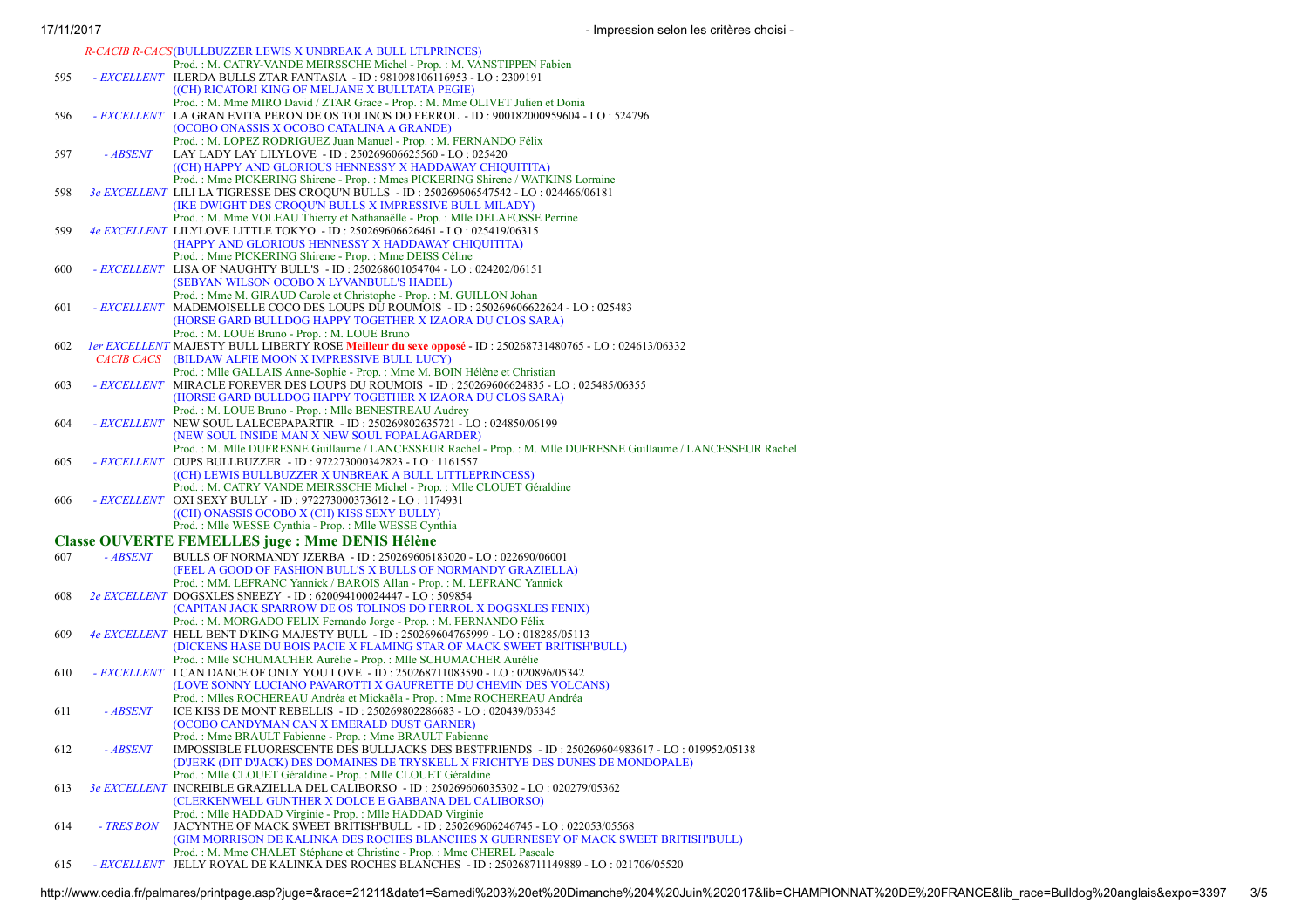|     |            | Prod.: Mlle PARCHINA Marina - Prop.: Mlle MOOTHOO Célia                                                   |
|-----|------------|-----------------------------------------------------------------------------------------------------------|
| 616 | - ABSENT   | LADY GODIVA TAN'REI BULLS - ID: 250268712299271 - LO: 024577/05976                                        |
|     |            | ((CH) SHIPSHAPE BEYOND SUSPICION OCOBO X UNBREAK-A-BULL MYSTIC)                                           |
|     |            | Prod.: M. Mme CECCHINI - Prop.: Mme CECCHINI Sabine                                                       |
| 617 |            | - EXCELLENT LEELOO POP DES CROQU'N BULLS - ID : 250269606468633 - LO : 023699/06024                       |
|     |            | (MR JEANS FROM THE BULLS COMPAGNIE MELLOWMOOD X BLUXUS EXETER)                                            |
|     |            | Prod.: M. Mme VOLEAU Thierry et Nathanaëlle - Prop.: Mme M. BOIN Hélène et Christian                      |
| 618 |            | - EXCELLENT LITTLE SCARLETT TAN'REI BULLS - ID: 250268712299302 - LO: 024578/05975                        |
|     |            | ((CH) SHIPSHAPE BEYOND SUSPICION OCOBO X UNBREAK A BULL MYSTIC)                                           |
|     |            | Prod.: M. Mme CECCHINI William et Sabine - Prop.: Mme CECCHINI Sabine                                     |
| 619 |            | <i>ler EXCELLENT</i> LITTLE SUSHI DES CROQU'N BULLS - ID: 250269606458733 - LO: 023700/06064              |
|     |            | (MR JEANS FROM THE BULLS COMPAGNIE MELLOWMOOD X BLUXUS EXETER)                                            |
|     |            |                                                                                                           |
|     |            | Prod.: M. Mme VOLEAU Thierry et Nathanaëlle - Prop.: M. VOLEAU Thierry                                    |
| 620 |            | - EXCELLENT LOUISE VUITTON OF MACK SWEET BRITISH'BULL - ID: 250269606468299 - LO: 024348/05994            |
|     |            | (HEY LITTLE CRAZY OF MACK SWEET BRITISH'BULL X FOXY LADY'S DANCE OF MACK SWEET BRITISH'BULL)              |
|     |            | Prod.: Mme CHALET Christine - Prop.: Mme CHEREL Pascale                                                   |
| 621 |            | - EXCELLENT LUTECE-BEAUTE DU SQUARE DU P'TIT QUINQUIN - ID : 250269802371048 - LO : 023850/06336          |
|     |            | (STARDUST NOSTRADAMUS X GANDHI-BEAUTE DU SQUARE DU P'TIT QUINQUIN)                                        |
|     |            | Prod.: Mlle ROCCHIA Pascale - Prop.: Mme WEISHARDT Cécile                                                 |
| 622 | - ABSENT   | VALBY BULLDOGS FERRARI IL ROSSA - ID : 208250000038498 - LO : 19296/2013                                  |
|     |            | (WARRIOR FROM LILLIPUT MR.MAN X VALBY BULLDOGS CECILIA DI MONALISA)                                       |
|     |            | Prod.: M. KJAER Kim - Prop.: Mme DAUDIN Carole                                                            |
|     |            | <b>Classe CHAMPION FEMELLES juge: Mme DENIS Hélène</b>                                                    |
| 623 |            | 1er EXCELLENT NOBOZZ CROUCHING TIGER - ID: 981000004879415 - LO: AQ00584802                               |
|     |            | ((CH) NOBOZZ RIDDICK X ANGELBULLS CALAMITY JAYNE)                                                         |
|     |            | Prod.: M. ROB Harris - Prop.: Mme PICKERING Shirene                                                       |
|     |            |                                                                                                           |
|     |            | <b>Classe JEUNE FEMELLES juge : Mme DENIS Hélène</b>                                                      |
| 624 |            | - EXCELLENT BUBBLE STEEL MAFALDA TAGADA ALIAS MARGARET - ID: 250268731613894 - LO: 025678/06395           |
|     |            | (GARNER HELL DREAM X VALBY BULLDOGS FERRARI IL ROSSA)                                                     |
|     |            | Prod.: Mme DAUDIN Carole - Prop.: Mme JOURNAUX Viviane                                                    |
| 625 | - ABSENT   | BUBBLE STEEL MAMZELLE BENZ BENZ - ID: 250268731654157 - LO: 026426                                        |
|     |            | (ROYALFLUSH OF ROXA-LINA X LA VIDA DE ORO MERCEDES)                                                       |
|     |            | Prod.: Mme DAUDIN Carole - Prop.: Mme TREHIN Lydie                                                        |
| 626 |            | - EXCELLENT BUBBLE STEEL MI CORAZON PEPITA - ID: 250268731654145 - LO: 026427/06564                       |
|     |            | ((CH) ROYALFLUSH OF ROXA-LINA X LA VIDA DE ORO MERCEDES)                                                  |
|     |            | Prod.: Mme DAUDIN Carole - Prop.: Mme DAUDIN Carole                                                       |
| 627 |            | - EXCELLENT BUCK AND SONS MERIT - ID: 380260100370599 - LO: 16/119364                                     |
|     |            | (LA CHATA LENNOX LEWIS X BUCK AND SONS BREIL)                                                             |
|     |            | Prod.: Mme MARTININI Luana - Prop.: M. Mme LEBRUN Cyril et Sandrine                                       |
| 628 |            | - <i>EXCELLENT</i> BUCK AND SONS NIRVANA - ID: 380260100369497 - LO: 16/119409                            |
|     |            | (LA CHATA LENNOX LEWIS X BUCK AND SONS CACIOTTA)                                                          |
|     |            | Prod.: Mme MARTININI Luana - Prop.: M. Mme LEBRUN Cyril et Sandrine                                       |
| 629 |            | - $EXCELLENT$ LENBULLAN ULIVIA UGOLINA - ID: 956000004479354 - LO: 027491/06316                           |
|     |            | ((CH) ICEGLINT I'M HARRY X (CH) DE LEMAVOS BULL MRS KATE)                                                 |
|     |            | Prod.: M. Mme BITKOV Andrey / BITKOVA Elena - Prop.: M. CARUANA Alexandre                                 |
| 630 |            | 4e EXCELLENT LILYLOVE MOON RIVER - ID: 250269606650428 - LO: 026189                                       |
|     |            | ((CH) HAPPY AND GLORIOUS HENNESSY X (CH) NOBOZZ CROUCHING TIGER)                                          |
|     |            | Prod.: Mme PICKERING Shirene - Prop.: Mme PICKERING Shirene                                               |
| 631 | - TRES BON | MADISON DU PFIRTAKER BULLS - ID: 250269811320206 - LO: 026306/06435                                       |
|     |            | (IN DEEP OF MY HEART DE KALINKA DES ROCHES BLANCHES X I'M A REAL PLEASURE DU PFIRTAKER BULLS)             |
|     |            | Prod.: Mme DOPPLER Elisabeth - Prop.: Mme HOVASSE Nancy                                                   |
| 632 |            |                                                                                                           |
|     |            | - EXCELLENT MALEFIQUE FLUORESCENTE DES BULLJACKS DES BESTFRIENDS - ID: 250269606651210 - LO: 025770/06399 |
|     |            | (GARNER IVAN DREAM X IMPOSSIBLE FLUORESCENTE DES BULLJACKS DES BESTFRIENDS)                               |
|     |            | Prod. : Mlle CLOUET Géraldine - Prop. : Mlle CLOUET Géraldine                                             |
| 633 | - TRES BON | MARILYN MONROE OF ONLY YOU LOVE - ID: 250268712429014 - LO: 026638                                        |
|     |            | (FANGIO KINIBOX X I CAN DANCE OF ONLY YOU LOVE)                                                           |
|     |            | Prod.: Milles ROCHEREAU Andréa et Mickaëla - Prop.: Mme VAN MINNENBRUGGEN Muriel                          |
| 634 |            | - EXCELLENT MEREDITH MB DE L'ARCHE DES LOUPS ANGES - ID : 250268712443602 - LO : 025498/06413             |
|     |            | (LEWIS BULLBUZZER X N'JOY DU MONDE D'ELIAS)                                                               |
|     |            | Prod.: Mme M. BRUNET-COLIN / COLIN - Prop.: Mlle EL BAZ Carine                                            |
| 635 | - TRES BON | MIA DU DOMAINE DECATELINE - ID: 250269606717179 - LO: 026216                                              |
|     |            | (JAMES BOND DU DOMAINE DECATELINE X STYLE BULLET QARMA)                                                   |
|     |            | Prod.: Mme BARRIONUEVO Linda - Prop.: Mme DELASSUS Jessica                                                |
|     |            |                                                                                                           |

(EMIR DE KALINKA DES ROCHES BLANCHES X FAMILY AFFAIR DE KALINKA DES ROCHES BLANCHES)